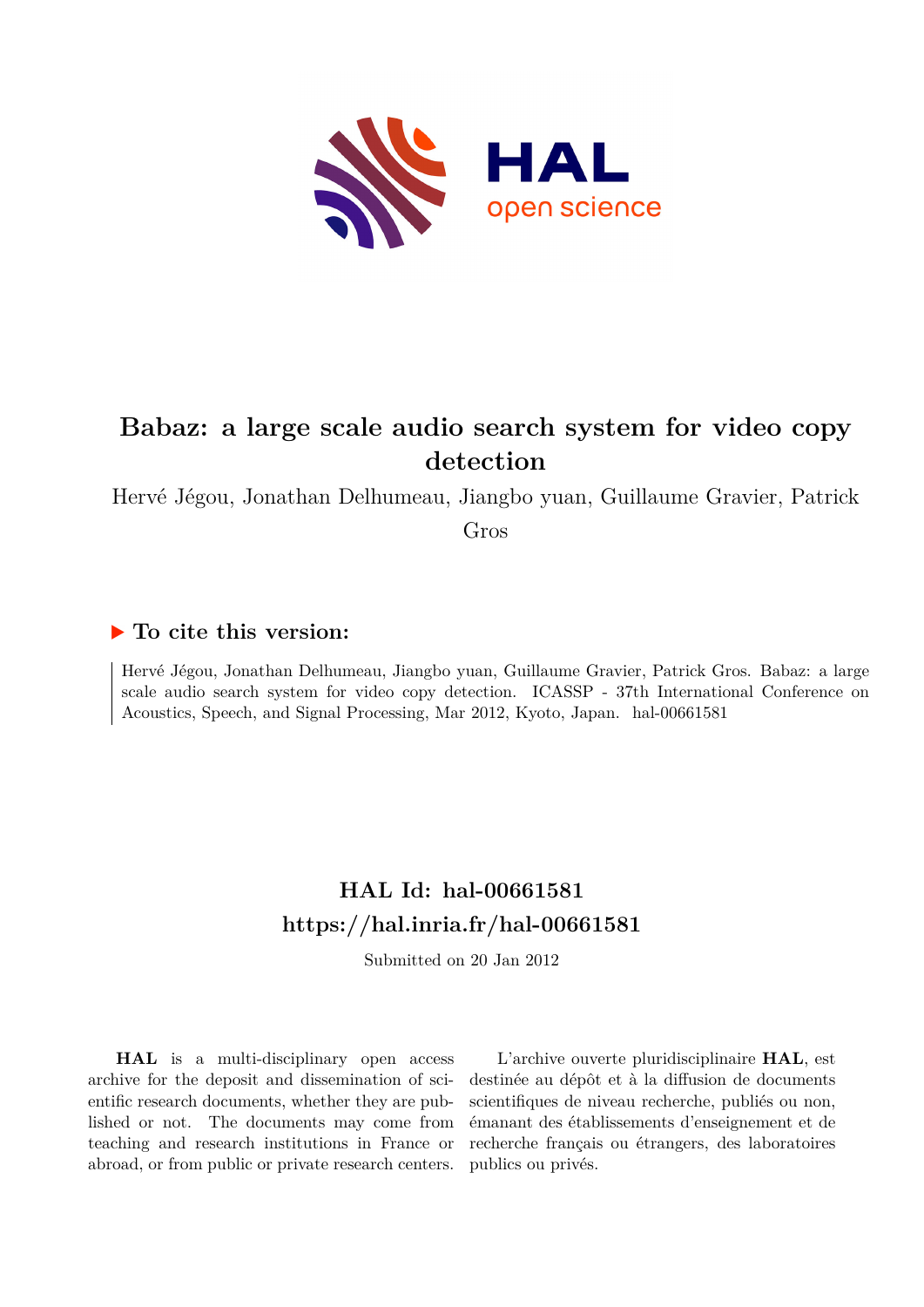## BABAZ: A LARGE SCALE AUDIO SEARCH SYSTEM FOR VIDEO COPY DETECTION

 $Herv\acute{e}$  Jégou\*, Jonathan Delhumeau\*, Jiangbo Yuan•, Guillaume Gravier<sup>†</sup>, Patrick Gros\*

⋆ •Florida State University <sup>†</sup>CNRS

## ABSTRACT

This paper presents BABAZ, an audio search system to search modified segments in large databases of music or video tracks. It is based on an efficient audio feature matching system which exploits the reciprocal nearest neighbors to produce a per-match similarity score. Temporal consistency is taken into account based on the audio matches, and boundary estimation allows the precise localization of the matching segments. The method is mainly intended for video retrieval based on their audio track, as typically evaluated in the copy detection task of TRECVID evaluation campaigns. The evaluation conducted on music retrieval shows that our system is comparable to a reference audio fingerprinting system for music retrieval, and significantly outperforms it on audio-based video retrieval, as shown by our experiments conducted on the dataset used in the copy detection task of TRECVID'2010 campaign.

*Index Terms*— audio fingerprinting, audio search, copy detection, reciprocal neighbors, TRECVID

## 1. INTRODUCTION

Due to the emergence of networks and personal capture devices, large volumes of image and video are now available in digital format, which has enabled new services and easier access to large amount of content. On the downside, the marginal cost of copying a video is extremely low. In conjunction with the generalization of high-speed Internet connection, a pirate can easily and massively diffuse illegal content on Internet, in particular through peer-to-peer networks. This is a threat which has a critical impact on copyright holders and artists, which have less revenues because the content is used without being paid for. Moreover, the videos may be uploaded on websites hosting user-generated content (UGC), such as Youtube or Dailymotion. These companies are likely to host illegal content without knowing it, given that the mount of videos uploaded every day forbids a manual verification.

For these reasons, automatic detection of pirated videos on peerto-peer networks and UGC websites has received a significant attention from the multimedia and signal processing communities in the last few years, in particular using the image channel [1]. Research on that topic is supported by the National Institute of Standard and Technology (NIST), which since 2008 organizes a specific task in TRECVID [2] to evaluate the different techniques. However, as observed in TRECVID's 2010 evaluation campaign, most of the systems only consider the visual channel, or use off-the-shelf solutions adapted from the audio community [3], such as the one proposed by Wang [4] in the original Shazaam audio fingerprinting system or the Echoprint project<sup>1</sup>. Although the current Shazaam implementation probably departs from that of the original paper, a Matlab implementation by Dan Ellis of this method is available online [5] and will be used as the reference method for this reason.

In this paper, we propose an audio fingerprint system, called BABAZ, that is intended for video copy detection based on audio, unlike most concurrent schemes which were mainly addressing the problem of query-by-example on mobile devices [5, 6]. It has been successfully used for the copy detection task of the TRECVID'2011 campaign, see [7]. It is available online<sup>2</sup> under open-source license.

BABAZ is inspired by state-of-the-art image search systems. The first step extracts descriptors from the waveform, which are treated as sequences of Euclidean descriptors. This departs from [4], based on landmark hashes. The nearest neighbors of the query descriptors are retrieved using an indexing structured shared by all audio tracks, and compute a similarity measure that takes into account the approximate *reciprocal neighborhood* of the selected nearest neighbors. The temporal consistency is exploited through a temporal Hough transform, similar to [4] and visual video search systems [1, 8]. Finally, we introduce the idea of time-shifting on query side. It consists in submitting to the system several versions of the query, shifted by a few milliseconds. This approach, which approximately multiplies the query time by the number of versions considered, increases the recall by avoiding the cases where the query and database videos are sampled in phase opposition.

This paper is organized as follows. Section 2 describes the main components of BABAZ and Section 3 reports our experiments in two application scenarios: the dataset used in TRECVID'2010 copy detection task and a music landmark detection setup as proposed in [4]. Our experiments demonstrate the better performance of our system for video copy detection.

#### 2. BABAZ AUDIO SEARCH SYSTEM

This section describes the main components of BABAZ. We will consider two application cases, leading to two variants of our system, namely BABAZ<sub>v</sub> and BABAZ<sub>m</sub>:

- $\bullet$  BABAZ<sub>v</sub> considers the application case for which our system was originally designed, i.e., a copy detection setup such as the one considered in TRECVID [2], where the signal is the audio track of a video. It typically includes voices, silences and occasionally music. The audio may have been transformed by different kinds of transformations, such as strong pass-band filter, compression, mixing, single- or multi-band companding, etc.
- BABAZ<sup>m</sup> considers an application scenario comparable to that of [4], i.e., music retrieval in a noisy environment. This setup is considered, in particular, for the sake of comparison with [4] in their own application scenario.

 $BABAZ_v$  and  $BABAZ_m$  only differ in the choice of the filter banks, as detailed in the feature extraction step described below.

<sup>2</sup>http://babaz.gforge.inria.fr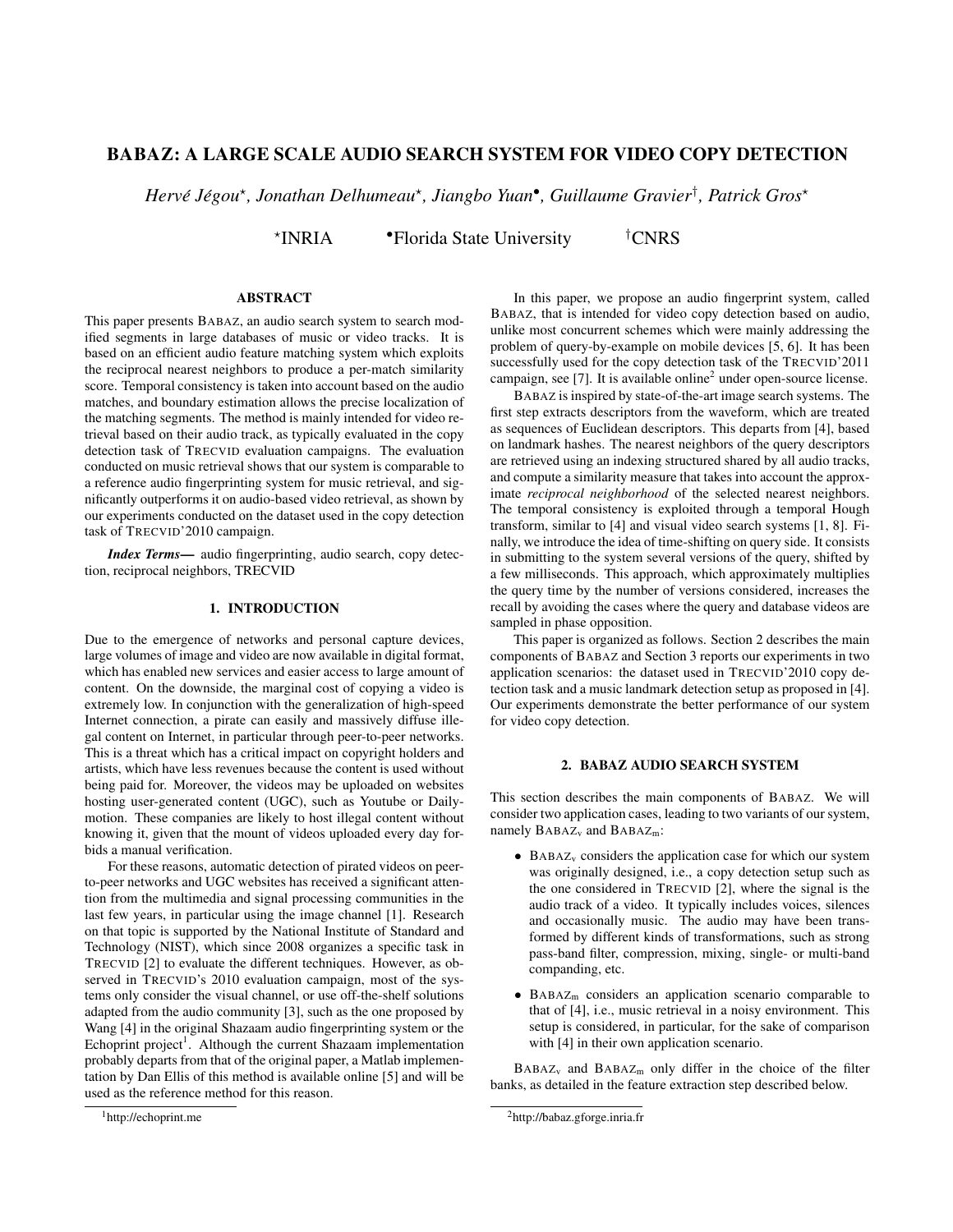

Fig. 1. Compound descriptor.

#### 2.1. Pre-processing

The audio tracks extracted from an audio corpus are not necessarily homogeneous. Sample rates as well as encoding quality vary significantly from one track to another. It is in particular the case in the Internet Archive dataset used in the TRECVID's copy detection task, where the videos are mainly amateur videos captured and encoded by different devices and audio codecs. In order to deal with this variability in a consistent way, all the tracks are resampled to 32,000 Hz. We use the right stereo channel only when stereo is available.

#### 2.2. Feature extraction: filter banks

Hereafter, we detail how we extract descriptors from the audio waveform. The signal is ran through a pre-emphasis filter to compensate for the spectral slope and divided into overlapping short-term windows of 25 ms taken every 10 ms. In each window, the short-term spectrum is represented by log-energies at the output of overlapping band-pass filters. As mentioned above, two variants are considered:

- BABAZv: For video copy detection, the signal is severely attacked, and may have undergone a strong band-pass filter. In this case, we use 40 filters spread along the [500 Hz,3000 Hz] frequency range on a Mel scale.
- $\bullet$  BABAZ<sub>m</sub>: In music retrieval, the audio tracks have a relatively good frequency localization, which is exploited in [4]. In this application scenario, we consider 64 filters spread along the [200 Hz,4000 Hz] frequency range (Mel scale).

As a result, the dimensionality d of the descriptors is either  $d = 40$ or  $d = 64$ . The representation based on these filters gives a rough approximation of the signal's spectral shape in the frequency range considered while smoothing out the harmonic structure, if any, and is therefore robust to many spectral distortions. We have used the freely available spro software<sup>3</sup> for the generation of filter banks. This software also includes an efficient implementation of the widely used MFCC descriptors. However, in our experiments, these descriptors are significantly outperformed by the filter banks.

#### 2.3. Compound descriptors and energy invariance

The temporal consistency provided by a single filter bank is limited, as their temporal span is limited and only frequencies are considered. This is problematic since the database is large: the filter banks themselves might not be discriminative enough to identify a matching hypothesis with sufficient reliability.

In order to increase the discriminative power of the descriptor, the temporal aspect is emphasized by concatenating several filter banks, as done in Serra's thesis [9] in a context of cover detection.

For a given timestamp  $t$ , 3 successive filter banks are extracted at timestamps  $t - \delta$ , t and  $t + \delta$ , producing a compound descriptor of dimensionality 3d (i.e., 120 or 192, depending on the application scenario). We set  $\delta = 30$  ms in order to avoid overlapping. We have performed a few experiments on a validation dataset to decide on how to take into account this dynamic aspect, e.g., using derivatives of the filter bank with respect to time. Compounding the descriptors appeared a reasonable choice. As illustrated in Figure 1, the resulting span of this descriptors is 85 ms. This approach favors the temporal aspect by taking into account the dynamic behavior of the frequency energies, at the cost of an increased descriptor dimensionality.

Descriptors are compared with the Euclidean distance. For large vector databases it allows for efficient indexing algorithms, as the one described in the next subsection. Note however that we have not performed a thorough evaluation of other possible distances/divergences because the search algorithms are generally less efficient for sophisticated metrics. In particular, we have not considered the metrics specifically developed to compare filter banks, such as the Itakura-Saito divergence or the log-spectral distance,

In order to take into account attacks on the volume (signal energy), the descriptor is finally made invariant by subtracting its mean.

#### 2.4. Approximate nearest neighbor search

As the exact search is not efficient enough, BABAZ uses an approximate nearest neighbor search technique. Many methods exist for this task, such as locality sensitive hashing or the FLANN package [10]. However, this step has a major impact on both efficiency and search quality, and only a few methods are able to search in hundreds of millions of descriptors with reasonable quality, as required by our method to index thousands of hours of audio.

BABAZ uses the IVFADC indexing method of [11], which is able to index billions of descriptors on a commodity server. It finds the approximate  $k$  nearest neighbors using a compression-based approach, and relies on an inverted structure to avoid exhaustive search. This approximate nearest neighbor method implicitly sees multi-dimensional indexing as a vector approximation problem. It is proved [11] that the square error between the distance and its estimation is bounded, on average, by the quantization error. This ensures, asymptotically, near perfect search results when increasing the number of bits allocated for the quantization indexes:

The main parameters of this method are the number of bytes b used per database vector and the number  $c$  of inverted lists associated with the partitioning of the feature space (learned by k-means). In our case, we set  $b = 24$  bytes and use multiple assignment [11] on query side, leading to visit 16 inverted lists out of  $c = 16,384$ .

#### 2.5. Scoring vote and reciprocal nearest neighbors

The search technique returns a list of  $k$  (approximate) nearest neighbors. A conventional method to exploit them consists in assigning a vote of 1 to all the corresponding audio tracks, or alternatively, a function of the rank or of the distance. Based on a recent stateof-the-art work [12] in image search, we adopt a different strategy, which is illustrated in Figure 2.

Denoting by  $d_k(q)$  the distance between the query descriptor and its k-th nearest neighbor, the quantity  $d_k(q) - d(q, i)$  is shown, based on a mutual information criterion [12] measured on image descriptors, to better reflect the quality of the match. This is also the case for our audio descriptors, so we adopt this weighting scheme.

The distance  $d_k(q)$  is relative to the query. In order to symmetrize the relationship between the query and database descriptors, it is worth considering the *reciprocal* nearest neighbors of the database vector, or more specifically the typical distance between the database vector and its own k-nearest neighbors.

<sup>3</sup>http://gforge.inria.fr/projects/spro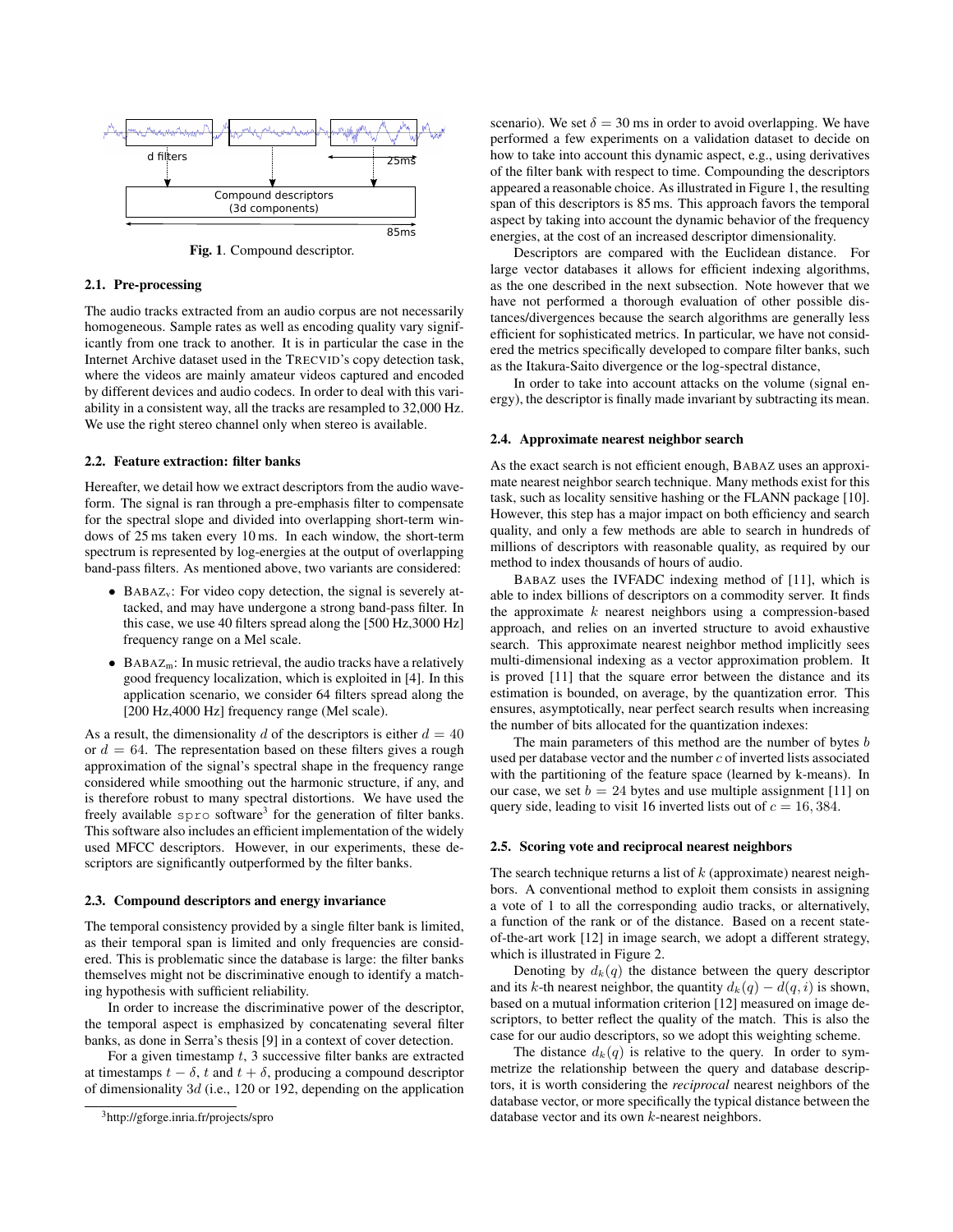

Fig. 2. Reciprocal nearest neighbors and of our voting strategy.

In practice, computing the reciprocal nearest neighbors is impractical: the audio descriptor database may contains up to billions of vectors. If exact nearest neighbor search is used, then it turns out that each database vector has to be submitted to the system. Although some approximate strategies [13] were proposed to compute the nearest neighbor graph, these approaches were only tested on up to 1 million vectors. However, we are not interested in the neighbors themselves, but in the typical distance of a database vector to its neighborhood. This reciprocal typical distance is estimated on a limited subset of 1 million vectors. In this case, the parameter  $k$  associated with the database vectors has to be adjusted to account for the smaller size of this subset.

Re-ranking: Finally, in the spirit of [14], the hypotheses are reranked based on exact descriptors to obtain the exact distances, in order to increase the precision of the proposed similarity. The difference with [14] is that we use the original descriptors and not only a compressed version of these.

Energy weighting: Video tracks contain many silences. Those are filtered when the signal and consequently the descriptor is zero. However, there are also many descriptors extracted on audio frames containing almost no energy, but which are not pure silence. Filtering audio segments with low energy may lead to loose some precious information, and reduce the accuracy of the localization. For this reason, we adopt a smoother strategy and multiply the score associated with the match with the energy of the query descriptor.

#### 2.6. Hough matching

BABAZ assumes that the transformations do not include any acceleration. Given a query, for each of its audio descriptors we first search for the  $k$  approximate nearest neighbors and compute their weighting score based on the strategy exposed above. We then vote for several alignment hypotheses  $(a_b, \Delta_T)$  using the scoring method introduced above. Compared with uniform voting, this brings a slight improvement at almost no cost in efficiency. The video hypotheses with low scores are filtered. On output, this Hough matching system returns a maximum of 40 hypotheses per query. Each database track is associated with a maximum of 3  $\Delta_T$  hypotheses.

## 2.7. Detection of boundaries

At this point, for each query we may have several alignment hypotheses (id,  $\Delta_T$ ), where id is the database track identifier and  $\Delta_T$ is the difference between the query and the database timestamps. We use the whole set of descriptors and weight their distance to produce a score per time instant. This score is filtered in time and used to detect the boundaries defining a matching segment. Each segment receives a score computed from the individual scores for each time instant.



Fig. 3. Illustration of the temporal Hough transform: the audio matches output by the approximate search engine are collected and summed up for each hypothesis  $(id, \Delta_T)$ . This dilutes the scores of false positives over time shift hypotheses.

#### 2.8. Shifted query

The audio descriptors are extracted every 10 ms, which leads to reduce the quality of the comparison if the sampling of the database track occurs in phase opposition, i.e., with a shift of 5 ms relative to the query track. To address this problem, we submit several shifted version of the query to the system. For instance, we create shifted versions of the query with shifts of 2, 4, 6 and 8 ms. This, obviously, significantly impacts the efficiency of the search by a significant factor, and should be used when high precision is required only.

## 3. EXPERIMENTS

We have conducted some experiments in two applications cases: audio landmark detection, and copy detection. Our system is compared with the approach of [4], using the Matlab implementation by Dan Ellis [5] available online. In order for this approach to scale to the larger datasets we consider here, we have adapted the size of the hash table to avoid collusions.

## 3.1. Video copy detection based on audio

For audio-based video copy detection, we have considered the dataset provided for the TRECVID'2010 copy detection task, as TRECVID can now be considered as the standard evaluation setup for this application scenario. It comprises more than 11,000 video clips corresponding to about 400 hours of video. The queries are transformed excerpts (3 to 30 seconds) of some database video, and are inserted in a longer distractor track. About 1/3 of the queries have no corresponding video in the database. In this case the system should return no result. Our optimization has been performed on an independent validation dataset.

The comparison of  $BABAZ_v$  with [4] is shown in Figure 4 using a precision-recall curve. Our system is significantly better in this application scenario. Our system is 13 times faster than real time on a 24-core machines without the shift extension. This is slower than the Wang's system. The shift provides a relatively low improvement given the significantly increased complexity. It is however worth using it in an evaluation like TRECVID, where the recognition performance is the most important measure.